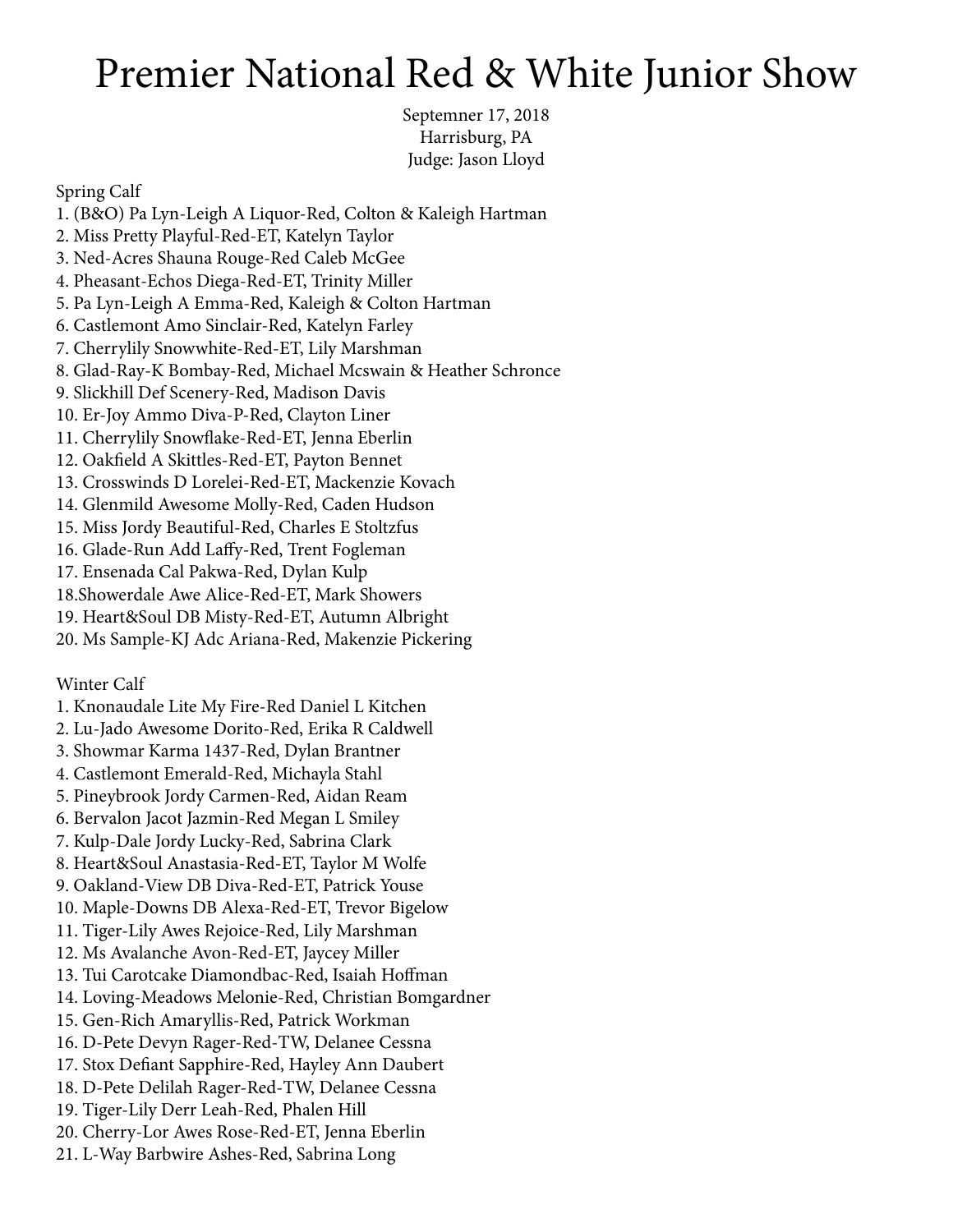22. Bert-Mar Astoria-Red-ET, Lauren L Eslary 23. Luck-E Ammo Kokomo-Red-ET, Morgan Eslary 24. Brattonview Mu Maybell-Red, Jay Bratton

# Fall Calf

1. Hill-A-Way Jordy Apache-Red, Sabrina Clark & Evan Hillegass 2. Buffalo-Creek D Camille-Red Michael McSwain & Heather Schronce 3. Ovaltop Rlty Fay-Red-ET, Justin Monte Wolfe 4. Heart&Soul Athena-Red-ET, Matthew Boop 5. Tiger-Lily Derr Rhyame-Red, Lily Marshman 6. Granny Anne Rainy Misty-Red, Caitlin Bennett 7. Gem-Rock Barbwire Essie-Red, Ainsley Seller 8. Al-Be-Farms Dfint Daphy-Red, Lexie Moore 9. Glenmild Awsm Sandy-Red-ET, Caden Hudson 10. All Glo BC Kristoff Gia-Red, Brooke Cornell

## Summer Yearling

1. St Jacob Lady Stark-Red-ET, Kayla Umbel 2. Bella-Ridge DB Maiden-Red, Trinity Miller 3. Tiger-Lily Magix Mazie-Red, Karly Marshman & Lily Marshman 4. (B&) Lick-Spring Awesome Hot-Red, Ryan Lawton 5. Heart&Soul Angel-Red-ET, Matthew Boop & Katelyn Taylor 6. Cherry-Lor Dbk Robin-Red-ET, Cael Hembury 7. Milksource Armn Tazu-Red-ET, Treven Andrews 8. Millwork Ava Blitz-Red, Isaac Mills 9. Linden-Loch HP Radiance-Red, Aubree Kenyon 10. Cherry-Lor Dback Lashes-Red, Cael Hembury 11. Shoresbrook Tony Dapple-Red, Charity Wampole 12. Lar-Wen D-Back 374-Red, Delanee Cessna 13. Miller-Bros Drake Hope-Red, Cole Miller 14. Kodiak Creek Lap Pippa-Red, Emma Williams

## Spring Yearling

1. Lake-Effect Justright-Red, Daniel Benedict 2. Pheasant-Echos Tenny-Red-ET, Natalie Youse 3. McWilliams Dannon-Red, Michael McSwain, Heather Schronce & Ryan Zimmerman 4. Hollo-Home Jillian 1474-Red. Morgan Smoker 5. Burns-Valley Delaney-P-Red, Zoe Burns 6. Er-Joy Defnt Destiny-Red, Caden Hudson 7. Cherry-Lily Shortcak-Red-ET, Cael Hembury 8. Hollo-Home Jinger-Red, Julia Smoker 9. Salter Adonis Lyric-Red, Daniel Hoppaugh, Jr 10. Cherry-Lor Malone Lea-Red, Trent Fogleman 11. Tiger-Lily Light Livvy-Red, Travis Fogleman

## Winter Yearling

1. Bur-Le-Acres Awesom Amy-Red, Daniel Kitchen

2. (B&O) Dayspring Dimond Jingle-Red, Caleb McGee

3. Oakland-View Legacy-Red-ET, Natalie Youse

4. Fair-Meadow DE Champane-Red, Loren K Putman

5. OCD Armani Lainey-Red-ET, Sara Kennedy 6. Endvick TG Tosha-Red, Lexie Moore 7. Rosedale Something In-Red, Aubree Route 8. Bo-Ann Frizz Pop-Red, Autumn Albright 9. Empet Diamond Tamale-Red, Alex Empet 10. Tiger-Lily Aw Robin-Red-ET, Trent Fogleman

#### Fall Yearling

1. A-Mi-Da-Sa DPRN Allison-Red, Octavia Bushey 2. Windsor Manor Risky-Red, Bryce Zepp 3. Rag-Em Awesome Alley-Red-ET, Aubree Route 4. Shorebrook P Butter-Red-P, Caydence Macik 5. Green-Broke Malne Sofia-Red, Tristen Wilcox 6. Ms Tigerlily A Sissy-Red-ET, Cael Hembury

Junior Champion- Hill-A-Way Jordy Apache-Red, Sabrina Clark & Evan Hillegass Reserve Junior Champion- Knonaudale Lite My Fire-Red, Daniel Kitchen

Milking Yearling 1.Guided-Path Dback Rose-Red, Anna Post 2. Luck-E Diamondback Akiko-Red, Sara Haag

3. Fantasyland B Rosepetal-Red, Taylor E Pool

#### Junior Two Year Old

1. (B&O) Savage-Leigh Classy-Red-ET, Connor Savage 2. Cherry-Lor Awe Rippy-Red-ET, Cael Hembury 3. Pheasant-Echos Tuvet-Red-ET, Patrick youse 4. Pineybrook C9 Crimson-Red, Aidan Ream 5. Co-Vista De Prince Deb-Red, Tristen Wilcox 6. Dubeco Ladd-P Chaos-Red, Jacob Copenhaver 7. Klinedell Hyclass Amp-Red-ET, Caitlin Bennett 8. Reeds-Creek Bwire Jayla-Red, Dawson Hostetter 9. MM-T Pockets Ziva-Red-ET, Kolby Sample 10. Tycho Addiction Roxy-Red, Abbey Wolfe

Senior Two Year Old

1. Savage-Leigh Sugar-Red-ET, Andie Grace Welsh 2. Oakland-View Defnt 6632-Red-ET, Patrick Youse 3. Londondale Apjack Sally-Red, London L Alese 4. Powe R Line Malone Dawn-Red, Cody Comp 5. Greenlea Okalif Car-Red-ET, Cassandra Plummer

Junior Three Year Old

1. Ovaltop Barbwire Spark-Red, Ashlyn C Wolfe

2. Stranshome All I Do-Red-ET, Tristen Wilcox

3. Tiger Lea Mal Rindly-Red, Lily Marshman

4. Sandy-Hollow Add Rose-Red, Andrew J Wanner